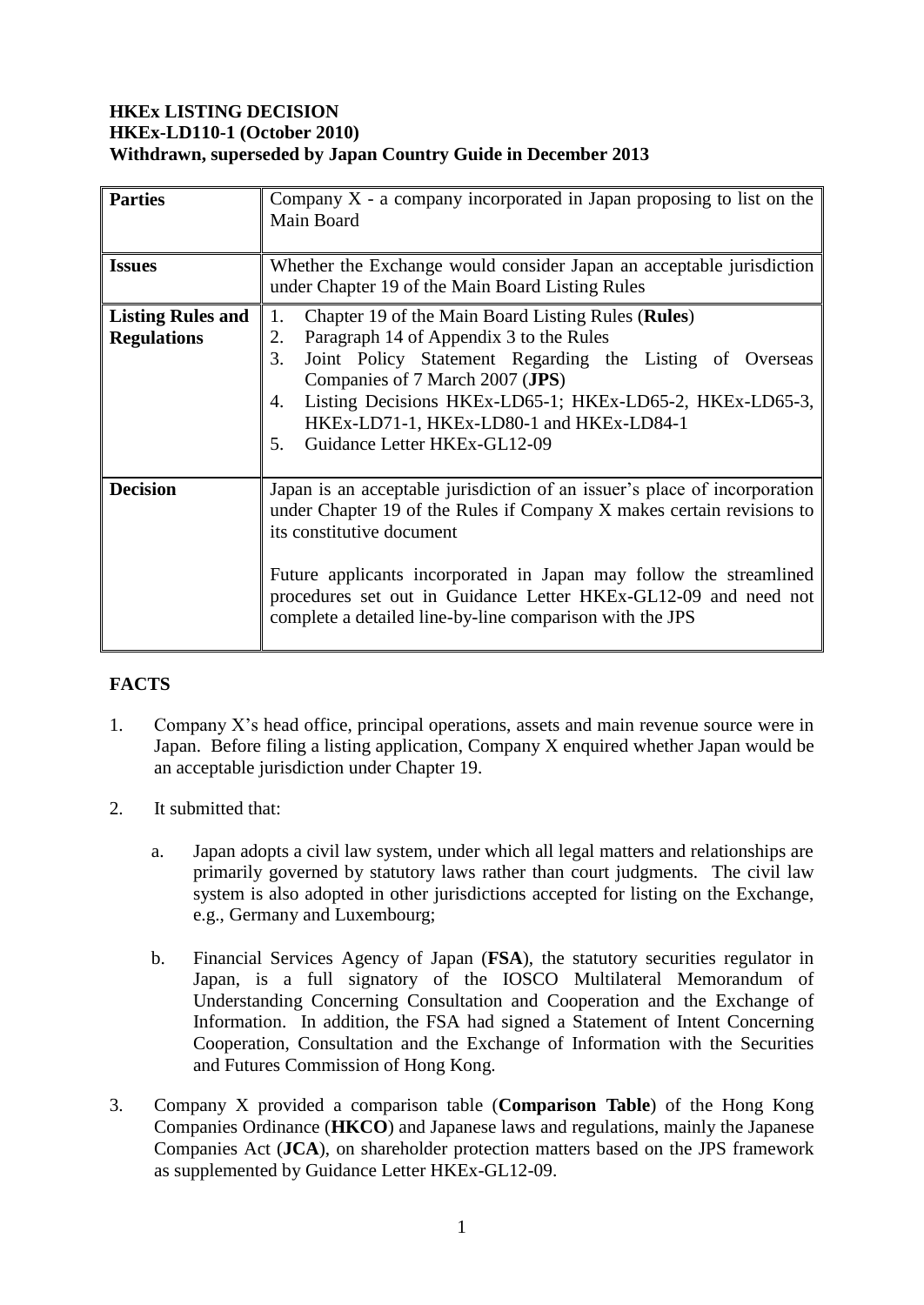## **APPLICABLE RULES, REGULATIONS AND PRINCIPLES**

- 4. All listing applicants must ensure that they are able to and will comply with the Rules, the Securities and Futures Ordinance and the Hong Kong Codes on Takeovers and Mergers and Share Repurchases (**Takeovers Codes**).
- 5. Chapter 19 provides a general framework for overseas companies seeking a listing on the Exchange. In particular, under Rule 19.05(1)(b), when considering primary listing of securities of an overseas issuer, the Exchange may refuse the listing if it is not satisfied that the overseas issuer is incorporated in a jurisdiction which offers at least equivalent standards of shareholder protection to Hong Kong.
- 6. Where the Exchange believes that overseas issuer's jurisdiction of incorporation does not provide shareholder protection standards equivalent to Hong Kong, it may approve the listing of the overseas issuer if it makes the variations to its constitutive document the Exchange requires (see Note to Rule 19.05(1)).
- 7. The JPS formalised this process by setting out a list of shareholder protection areas the Exchange takes into account.
- 8. The standards in the JPS were compared against the standards of different overseas jurisdictions in Listing Decisions HKEx-LD65-1, HKEx-LD65-2, HKEx-LD65-3, HKEx-LD71-1, HKEx-LD80-1 and HKEx-LD84-1.
- 9. Guidance Letter HKEx-GL12-09 sets out streamlined procedures for listing overseas companies. Under it, a potential applicant can benchmark the shareholder protection standards in its home jurisdiction to any one of the recognised or accepted jurisdictions, instead of benchmarking to Hong Kong.
- 10. Paragraph 14 of Appendix 3 requires that an issuer's constitutive document must provide that where any shareholder is required under the Rules to abstain from voting on any particular resolution or restricted to vote only for or only against any particular resolution, any votes cast by it or on its behalf in contravention of that requirement or restriction must not be counted.
- 11. The Rules require shareholders that are interested in the relevant transactions under Chapters 14 and 14A to abstain from voting at the general meeting to consider the transactions. In addition, controlling shareholders must abstain from voting on certain matters in a general meeting.

## **ANALYSIS**

- 12. Where an applicant proposes to change its corporate practices (e.g., by amending its constitutive document or administrative procedures) to achieve equivalence with Hong Kong shareholder protection standards, there may be more than one acceptable way to do so. The Exchange does not prescribe the method used.
- 13. Also, an overseas company may need to ensure that its constitutive document caters for the special circumstances of the place of its incorporation that may not apply to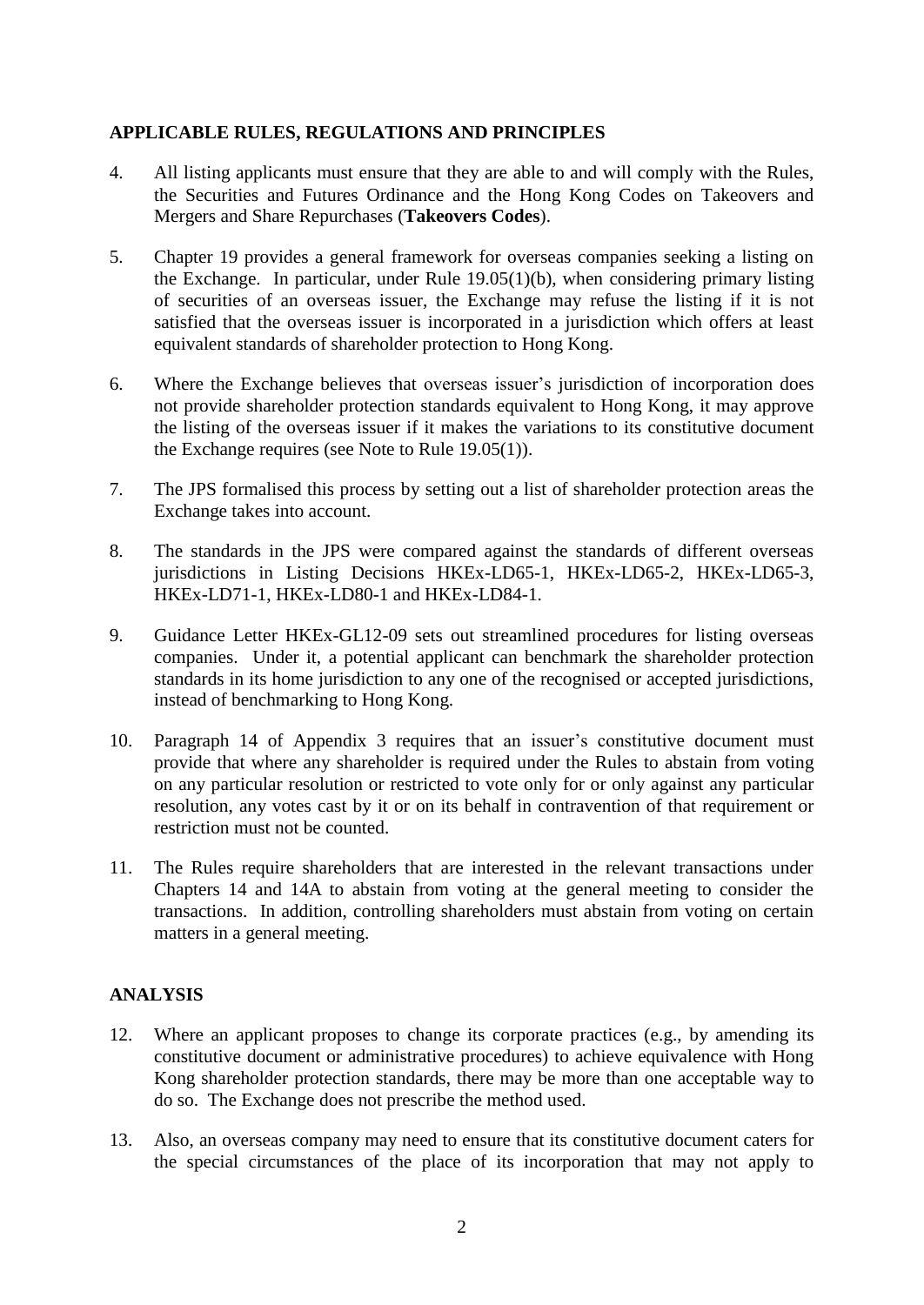companies incorporated in Hong Kong. The Exchange's view is that shareholder protection is safeguarded if the company discloses those special requirements in its listing document and draws attention to the risk involved to enable investors to make an informed investment decision.

### *Matters under the JPS*

- 14. Company X submitted that, for the purpose of the JPS, where Hong Kong law appears to provide a higher level of shareholder protection than Japanese law, it would amend its constitutive document to address the differences, except where:
	- a. they were not material (**Immaterial Differences**); and
	- b. amending the constitutive document would be legally impossible (**Legal Restriction**).
- 15. Where the JPS requires only disclosure of regulatory differences (e.g., Items 1(g) and 4(e) of the JPS), Company X would make the relevant disclosures in its listing document.
- 16. Company X demonstrated that there was a reasonable nexus between its place of incorporation and its operations.
- 17. It submitted that Japanese law, as supplemented by the proposed amendments to its constitutive document and the proposed disclosure in the listing document, would provide a shareholder protection level comparable to Hong Kong or any one of our recognised or accepted jurisdictions.
- 18. Company X did not propose any amendments to its constitutive document to mirror the HKCO standards of shareholder protection for:

*Immaterial Difference 1: Item 2(a) of the JPS – Shareholders' ability to request the court to call a shareholders meeting*

19. Under the HKCO, any shareholder can apply to the court to call or direct the calling of a general meeting. Under the JCA, only shareholders that have held for the last six consecutive months not less than 1% of the votes in the company may petition the court for a shareholders meeting.

#### *Immaterial Difference 2: Item 2(e) of the JPS – Right of a shareholder to appoint a proxy*

20. Under the JCA, a corporate shareholder, including a clearing house, can appoint multiple corporate representatives or proxies to attend the shareholders' meeting on its behalf. The Company's constitutive document would provide for the right of a shareholder to appoint multiple corporate representatives or proxies. Company X explained that it was common and a recommended practice for Japanese companies to restrict the identity of proxies for orderly conduct of the shareholders' meetings. Accordingly, its constitutive document would provide that a shareholder can only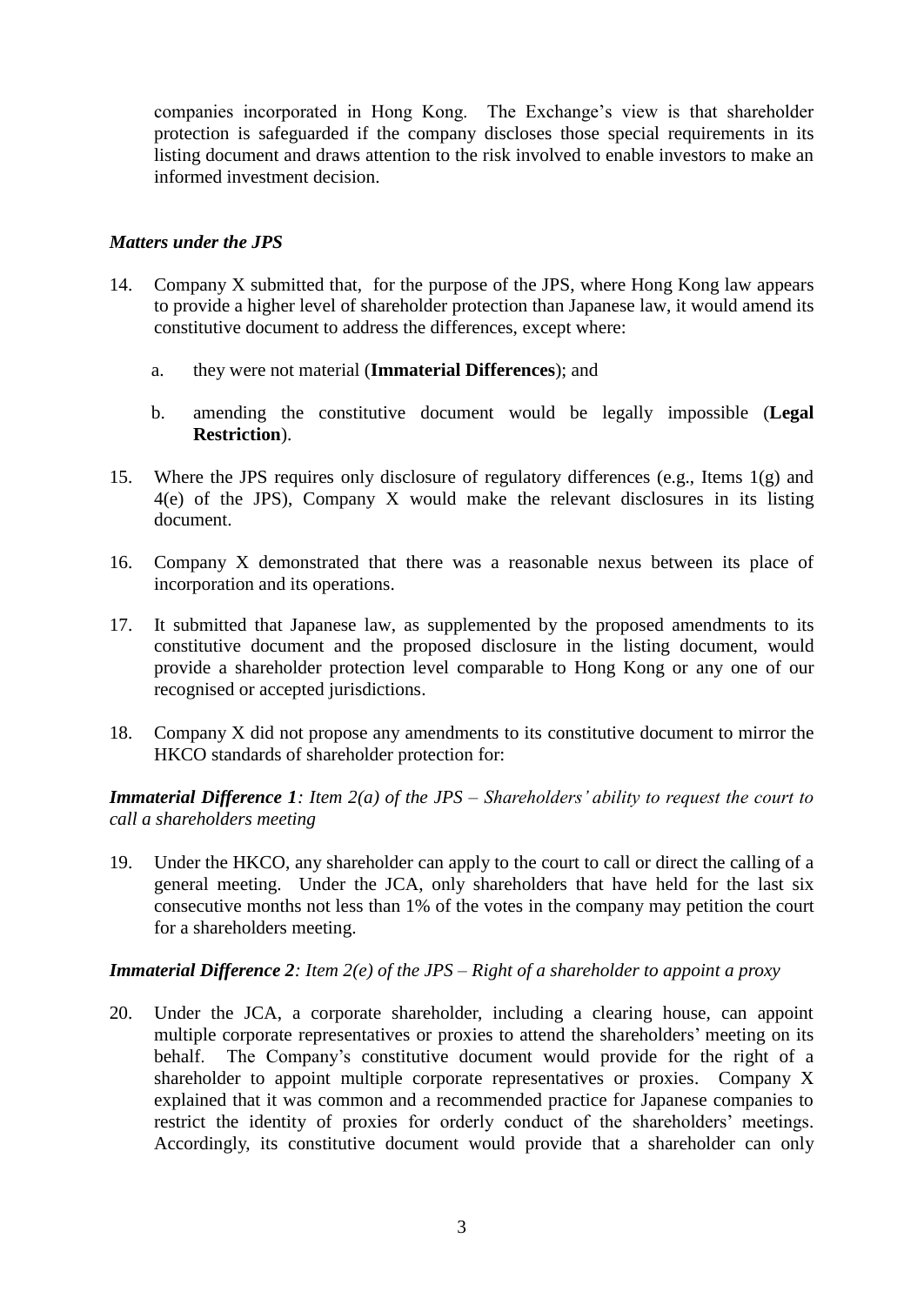appoint another shareholder, a lawyer or an accountant to act as a proxy, whereas the HKCO has no such restriction.

### *Immaterial Difference 3: Item 4(b) of the JPS – Court confirmation of share capital reduction*

21. Unlike the HKCO, the JCA does not require court confirmation of a share capital reduction. Company X submitted that this requirement does not exist in other recognised or accepted jurisdictions like the PRC, Bermuda, Germany and Luxembourg.

*Legal Restriction: Item 1(f) of JPS – Shareholders list available for inspection*

- 22. Under the HKCO, the register of a company's members must be open for inspection by members free of charge, or by other persons on payment of an appropriate fee. However, under Japan's Personal Information Protection Law, stock companies may not disclose the shareholders list to non-shareholders.
- 23. Company X proposed to amend its constitutive document to allow inspection of the register of members by its creditors, governmental authorities and regulatory bodies free of charge, but not by other persons.

### *Other matters*

*Paragraph 14 of Appendix 3 to the Rules – Restriction of voting on certain transactions*

- 24. Company X submitted that the JCA prohibits it from amending its constitutive document to restrain or restrict its shareholders from voting on any particular resolution.
- 25. It proposed to include new provisions in its board of directors' regulations to ensure that the votes of the shareholders restricted from voting under the Listing Rules would not be counted. The board regulations would provide that if a transaction is required to be approved by shareholders under the Listing Rules, the board of directors would have to submit the matter to the general meeting of shareholders on the basis that Company X would not enter into the transaction unless it is approved in accordance with the relevant requirements of the Listing Rules.
- 26. It further proposed that any amendments to the board regulations would be subject to the Exchange's and other applicable regulatory authorities' approval. It would also ensure that the board regulations would not conflict with the Takeovers Codes.
- 27. It would apply for a waiver from Paragraph 14 of Appendix 3 and other relevant Rules upon submitting its listing application.